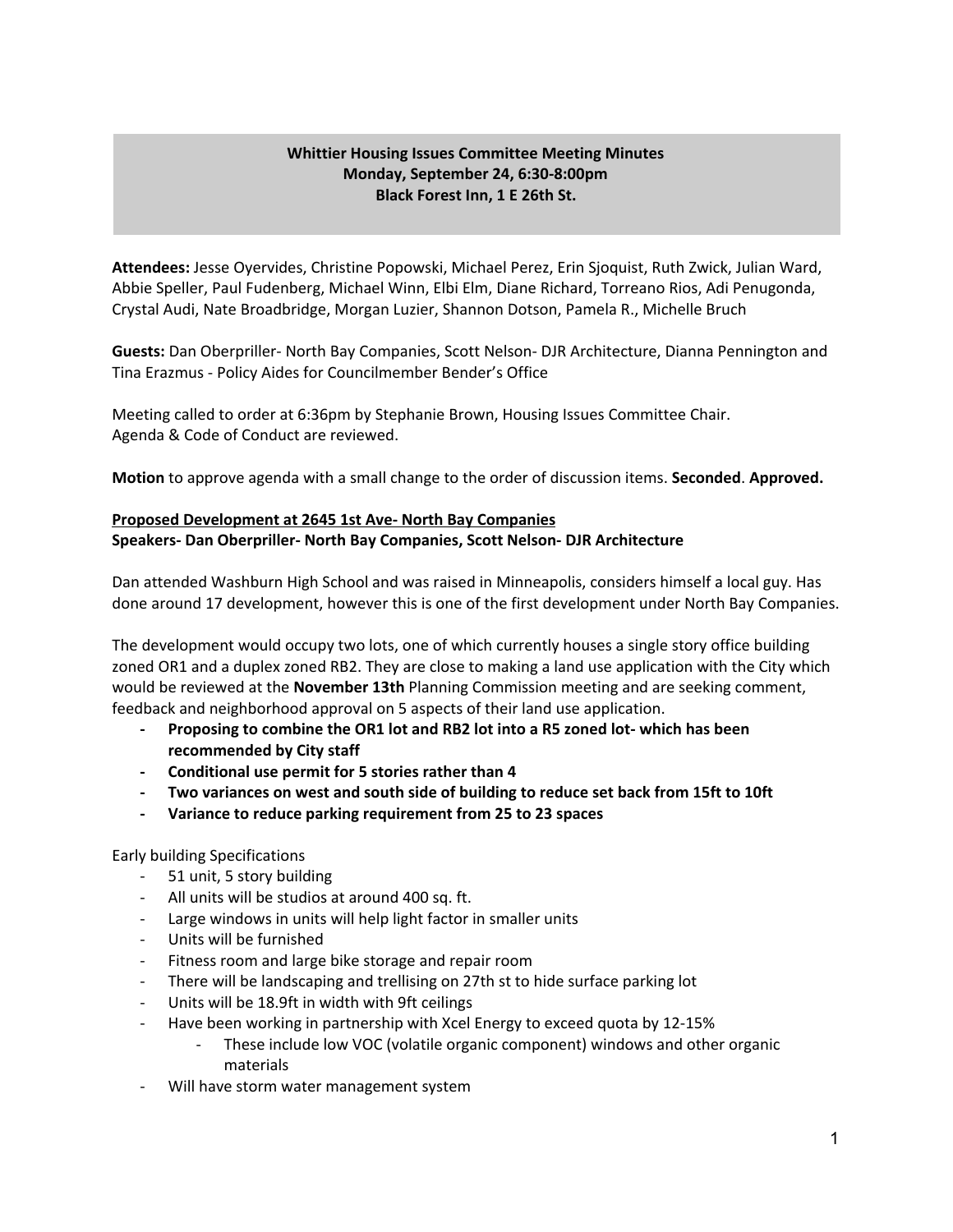- 1 fully disability accessible "type A" unit and all other units will be "type B" meaning they can be retrofitted to accommodate
- \$1050-1250 per unit
- \$100 a month for parking

Goal of building is to increase housing stock in Whittier, building will likely be occupied by single occupant residents. North Bay will also apply to manage the building. Is unsure of any income requirements yet is adamant that rental criteria for other North Bay properties is available online. Housing Assistance programs will be accepted.

Concerns: There is concern that average Whittier resident could not afford to live in this development and that rental requirements or criteria could end up being prohibitive. Also concern that it may put a strain on the corner by adding that many units.

They are open to looking into solar on the roof.

Given the crowd seems split and may have more questions Stephanie calls for a community directional vote on the proposed variances all lumped together to convey in a letter the general feel of the committee.

**In Favor- 4 Opposed- 6 Abstain- 7**

### **Renters Protections**

Dianna Pennington- Policy Aide for Council President Lisa Bender's Office

The Councilmember's Office has been exploring different renters' protection policies. Have been working with Inquilinxs Incluidxs (IX) and Homeline. Within this they are also seeking ways to support small landlords.

#### The Ward is 80% renter

They would like to hold a renter's assembly sometime in Early November to explore and identify more problems and barriers to renting in Minneapolis.

Barriers that have been identified so far and will merit further discussion are

- Security Deposits- thinking about caps and limits
- Screening Criteria- What are prohibitive and best practices for landlords
- Repairs- in the event of bad or absentee landlord tenant funded repairs with compensation as opportunity to stay in home
- Notification prior to eviction- we have one of the fastest
- Informal evictions, what are appropriate resources for tenants who are being displaced. Including potential relocation benefits.

City would also like to support small landlords so that they can keep rents down. The 4d program awards tax credits who keep their units affordable.

Concerns voiced: How much rent can be raised every year?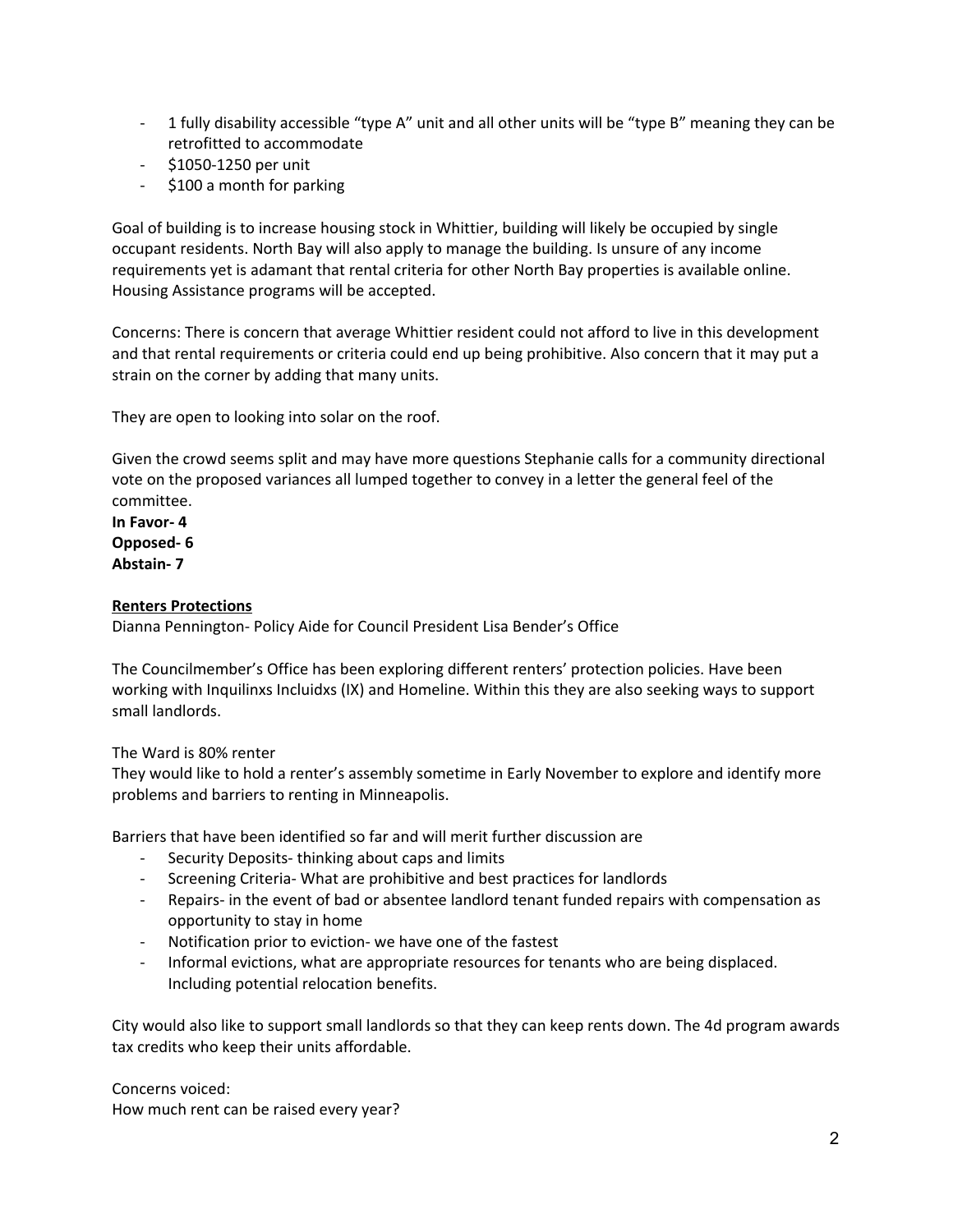What kind of landlords fall under the 4d program? Whittier has large contingent of small duplex and triplex owners and it would be good to help them.

Is there a potential for condo owner to fall under some type of legislation? as they are also susceptible to valuation increases and displacement.

Majority vote **TO SUPPORT** a renter assembly in November. Exact date and time TBD.

### **Potential Land Assembly Test Case- Morgan Luzier**

Morgan and partners acquired 5 Parcels in Whittier - 1 single family home, 2 duplexes, 1 triplex, 1 vacant lot - on the 2900 block of Harriet Ave.

Looking to possibly redevelop those parcels and is curious what people would like to see. Sees this as an opportunity for land owner and community group to work together. Not sure what form that takes but wants community input on what people would like to see in their neighborhood.

The Minneapolis Comprehensive Plan encourages 6 story buildings along that corridor. There are no families currently in the units.

There is concern over the decrease in nature with increased density.

What can we realistically advocate for and push for? This could be a good exercise in the possible and impossible. There is no specific timeline for the redevelopment of these parcels, but Morgan would like to start the conversation.

What would it need to look like to work?

In terms of returns Morgan is more concerned about finding investors that share agenda and align with the goals and vision of the community and would operate at smaller margins than typical developers/investors.

What are the goals? Diversity goals, height goals?

Need to articulate goals and this could be opportunity to tease them out.

Whittier has development guidelines in place that could be good starting point.

#### **Strategic Plan Update- Kaley Brown**

Steering committee has been shaping input from the community over the summer and is condensed into four large buckets

- Housing
- Business Support
- Organizational Sustainability
- Community Engagement

Attendees are asked to fill out a questionnaire to ensure we are on the right track with the high level goals. We will be asking at October 22nd HI meeting to identify strategies within the housing focus to meet the stated goals and potentially identify costs to align Whittier Alliance budget with the goals of the community.

# **Updates**

LHENA Partnership surrounding affordability is still in the works, Stephanie is meeting with them this week.

Stephanie will also be meeting with City Planner Peter Crandall this week to talk about effective engagement and collaboration.